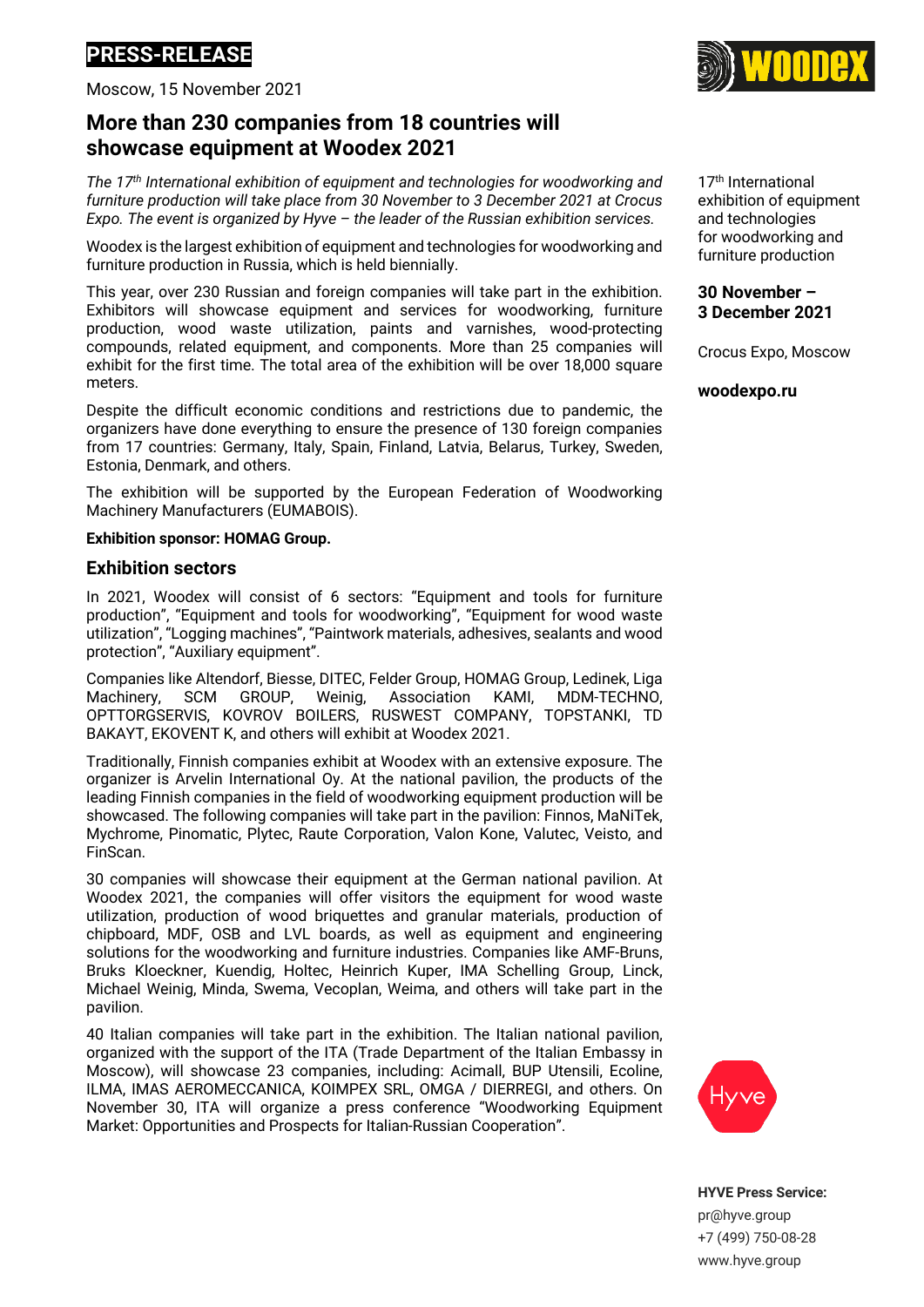

## **Business programme**

Within 3 days the business programme will be held on the most pressing topics of this year, including 10 major industry events with the participation of more than 50 speakers: representatives of government and public organizations and heads of leading companies.

On November 30, the business programme of the exhibition will start with the plenary session "Results of the development of the timber industry in Russia in 2021". The speakers will discuss the results of the forestry sector in 2021 and the aspects of industry growth, and talk about modern lumber, wood-based panels, wooden housing construction, and biofuels. The event will be supported by the information portal of the forestry industry ProDerevo.

During the conference "WoodTech: Marketplaces and technologies for automating the supply chain in woodworking", the experts will discuss the marketplaces, electronic document management, trade finance and online banking, supply chain automation, cargo tracking and RFID, and trade analytics in the timber industry. Conference partner: Lesprom Network.

At the specialized session "Robotization of woodworking and furniture industries. Features, directions and prospects" robot manufacturers and integrators will share cases of robotization of furniture production, and customers will express their experience of implementing robots in production. Session partner: Russian Association of Robotics (RAR).

Traditionally, on the first day of the exhibition, a partner conference "Fuel pellets, briquettes and wood chips: production, sales, and consumption" will take place. The trends in the production and marketing of various types of biofuels, primarily wood pellets, briquettes, wood chips will be discussed during the event. Special attention will be paid to the combustion of biofuels for energy production, carbonization, and torrefaction of biofuels, subsidies for the export of biofuels and their licensing. Organizers: Infobio and The Bioenergy International magazine.

On December 1, a case session "What do designers say? A look at the industry from the inside and outside." will take place. Designers will share their successful experience in organizing furniture production and discuss the issue of training and adaptation of students into production. The session partner will be the Design Industry Association (DIA).

The discussion of the top managers of the timber industry complex "Industrial Housing Construction 2022. Markets, Technologies, Investments" will be held with the support of the Association of Wooden Housing Construction. Experts will discuss new consumer preferences, promising technologies for wooden housing construction, and possible successful investment strategies in the context of dramatically changing commodity and consumer markets.

At the conference "Chemical industry for woodworking", speakers will discuss state support for chemical industry enterprises that develop products for woodworking, and the problems and prospects of the industry of paints and varnishes. The event will be held with the support Chimvest of the Ministry of Industry and Trade of Russia. Session sponsor: Tikkurila company – a leading company in the paint and varnish market.

At the "Plitprom-2021" partnership conference, speakers will discuss this year's trends that will remain relevant in the mid-term: post-coronavirus industry shake-up, digital technologies, trade wars, the upcoming tightening of eco-legislation in Europe, energy efficiency. Organizer: LesPromInform magazine.



17th International exhibition of equipment and technologies for woodworking and furniture production

#### **30 November – 3 December 2021**

Crocus Expo, Moscow

**woodexpo.ru**

**HYVE Press Service:** pr@hyve.group +7 (499) 750-08-28 www.hyve.group